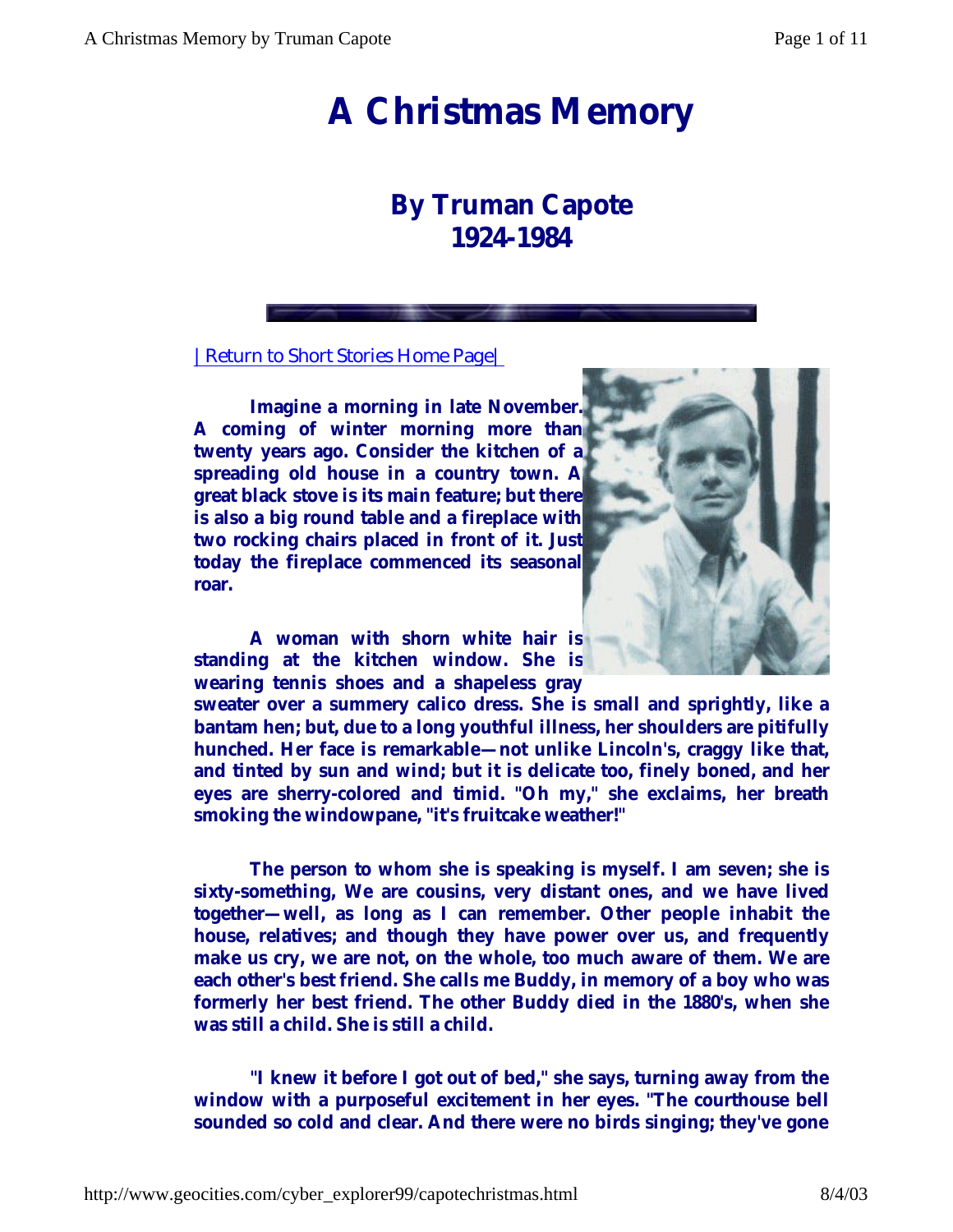**to warmer country, yes indeed. Oh, Buddy, stop stuffing biscuit and fetch our buggy. Help me find my hat. We've thirty cakes to bake."**

**It's always the same: a morning arrives in November, and my friend, as though officially inaugurating the Christmas time of year that exhilarates her imagination and fuels the blaze of her heart, announces: "It's fruitcake weather! Fetch our buggy. Help me find my hat."**

**The hat is found, a straw cartwheel corsaged with velvet roses outof-doors has faded: it once belonged to a more fashionable relative. Together, we guide our buggy, a dilapidated baby carriage, out to the garden and into a grove of pecan trees. The buggy is mine; that is, it was bought for me when I was born. It is made of wicker, rather unraveled, and the wheels wobble like a drunkard's legs. But it is a faithful object; springtimes, we take it to the woods and fill it with flowers, herbs, wild fern for our porch pots; in the summer, we pile it with picnic paraphernalia and sugar-cane fishing poles and roll it down to the edge of a creek; it has its winter uses, too: as a truck for hauling firewood from the yard to the kitchen, as a warm bed for Queenie, our tough little orange and white rat terrier who has survived distemper and two rattlesnake bites. Queenie is trotting beside it now.**

**Three hours later we are back in the kitchen hulling a heaping buggyload of windfall pecans. Our backs hurt from gathering them: how hard they were to find (the main crop having been shaken off the trees and sold by the orchard's owners, who are not us) among the concealing leaves, the frosted, deceiving grass. Caarackle! A cheery crunch, scraps of miniature thunder sound as the shells collapse and the golden mound of sweet oily ivory meat mounts in the milk-glass bowl. Queenie begs to taste, and now and again my friend sneaks her a mite, though insisting we deprive ourselves. "We mustn't, Buddy. If we start, we won't stop. And there's scarcely enough as there is. For thirty cakes." The kitchen is growing dark. Dusk turns the window into a mirror: our reflections mingle with the rising moon as we work by the fireside in the firelight. At last, when the moon is quite high, we toss the final hull into the fire and, with joined sighs, watch it catch flame. The buggy is empty, the bowl is brimful.**

**We eat our supper (cold biscuits, bacon, blackberry jam) and discuss tomorrow. Tomorrow the kind of work I like best begins: buying. Cherries and citron, ginger and vanilla and canned Hawaiian pine-apple, rinds and raisins and walnuts and whiskey and oh, so much flour, butter, so many eggs, spices, flavorings: why, we'll need a pony to pull the buggy home.**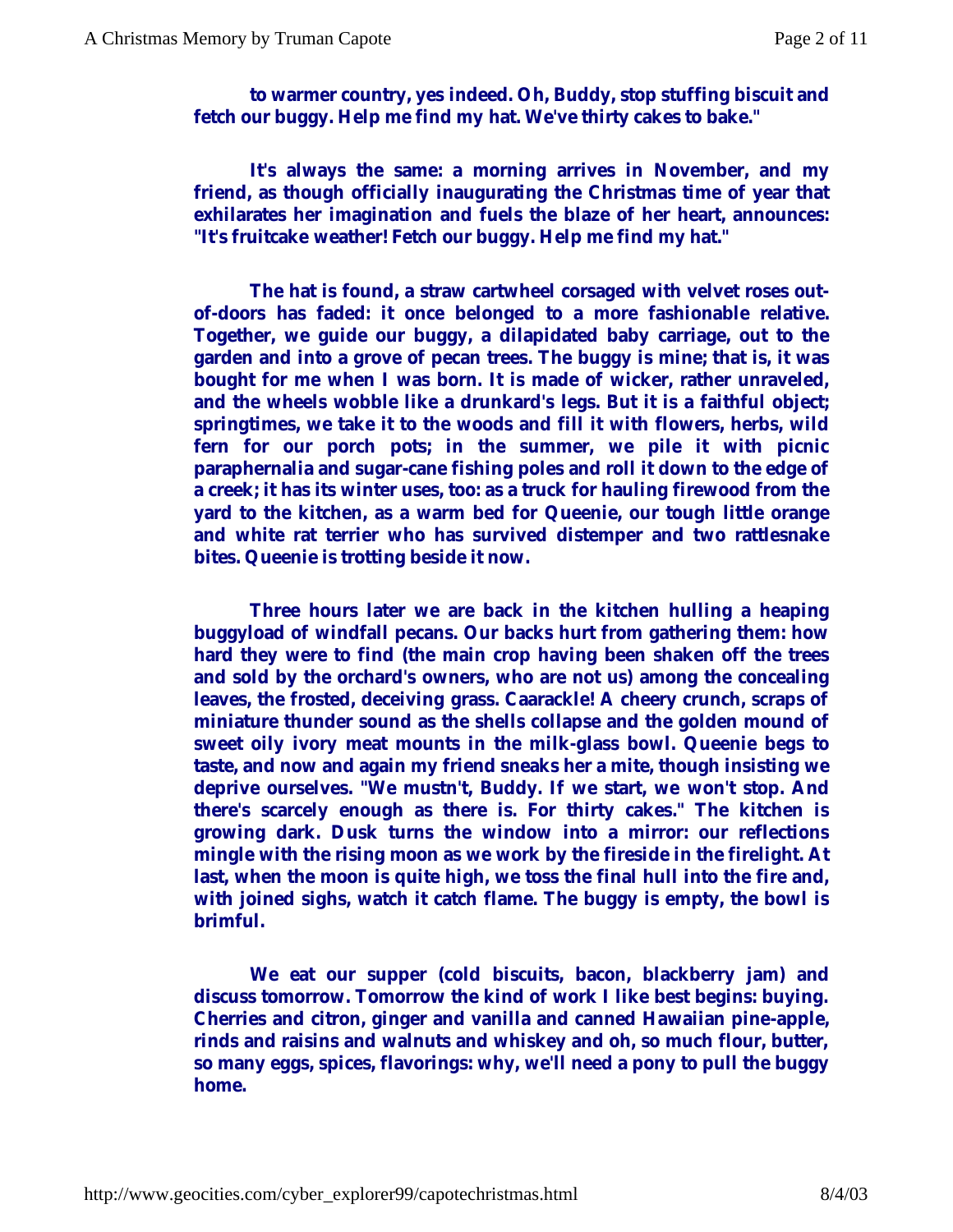**But before these Purchases can be made, there is the question of money. Neither of us has any. Except for skin-flint sums persons in the house occasionally provide (a dime is considered very big money); or what we earn ourselves from various activities: holding rummage sales, selling buckets of hand-picked blackberries, jars of home-made jam and apple jelly and peach preserves, rounding up flowers for funerals and weddings. Once we won seventy-ninth prize, five dollars, in a national football contest. Not that we know a fool thing about football. It's just that we enter any contest we hear about: at the moment our hopes are centered on the fifty-thousand-dollar Grand Prize being offered to name a new brand of coffee (we suggested "A.M."; and, after some hesitation, for my friend thought it perhaps sacrilegious, the slogan "A.M.! Amen!"). To tell the truth, our only** *really* **profitable enterprise was the Fun and Freak Museum we conducted in a back-yard woodshed two summers ago. The Fun was a stereopticon with slide views of Washington and New York lent us by a relative who had been to those places (she was furious when she discovered why we'd borrowed it); the Freak was a three-legged biddy chicken hatched by one of our own hens. Every body hereabouts wanted to see that biddy: we charged grown ups a nickel, kids two cents. And took in a good twenty dollars before the museum shut down due to the decease of the main attraction.**

**But one way and another we do each year accumulate Christmas savings, a Fruitcake Fund. These moneys we keep hidden in an ancient bead purse under a loose board under the floor under a chamber pot under my friend's bed. The purse is seldom removed from this safe location except to make a deposit or, as happens every Saturday, a withdrawal; for on Saturdays I am allowed ten cents to go to the picture show. My friend has never been to a picture show, nor does she intend to: "I'd rather hear you tell the story, Buddy. That way I can imagine it more. Besides, a person my age shouldn't squander their eyes. When the Lord comes, let me see him clear." In addition to never having seen a movie, she has never: eaten in a restaurant, traveled more than five miles from home, received or sent a telegram, read anything except funny papers and the Bible, worn cosmetics, cursed, wished someone harm, told a lie on purpose, let a hungry dog go hungry. Here are a few things she has done, does do: killed with a hoe the biggest rattlesnake ever seen in this county (sixteen rattles), dip snuff (secretly), tame hummingbirds (just try it) till they balance on her finger, tell ghost stories (we both believe in ghosts) so tingling they chill you in July, talk to herself, take walks in the rain, grow the prettiest japonicas in town, know the recipe for every sort of oldtime Indian cure, including a magical wart remover.**

**Now, with supper finished, we retire to the room in a faraway part of the house where my friend sleeps in a scrap-quilt-covered iron bed painted rose pink, her favorite color. Silently, wallowing in the pleasures**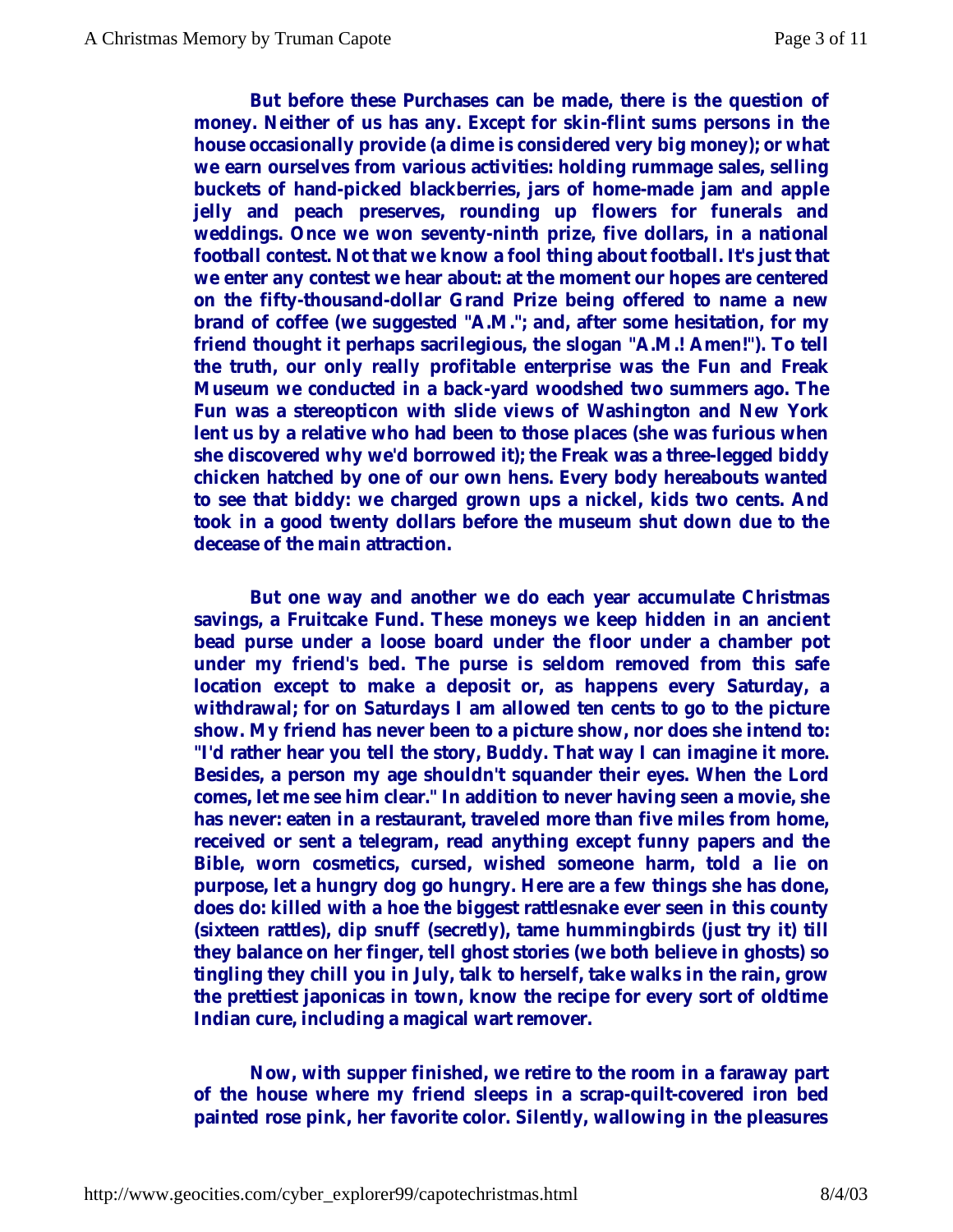**of conspiracy, we take the bead purse from its secret place and spill its contents on the scrap quilt. Dollar bills, tightly rolled and green as May buds. Somber fifty-cent pieces, heavy enough to weight a dead man's eyes. Lovely dimes, the liveliest coin, the one that really jingles. Nickels and quarters, worn smooth as creek pebbles. But mostly a hateful heap of bitter-odored pennies. Last summer others in the house contracted to pay us a penny for every twenty-five flies we killed. Oh, the carnage of August: the flies that flew to heaven! Yet it was not work in which we took pride. And, as we sit counting pennies, it is as though we were back tabulating dead flies. Neither of us has a head for figures; we count slowly, lose track, start again. According to her calculations, we have \$12.73. According to mine, exactly \$13. "I do hope you're wrong, Buddy. We can't mess around with thirteen. The cakes will fall. Or put somebody in the cemetery. Why, I wouldn't dream of getting out of bed on the thirteenth." This is true: she always spends thirteenths in bed. So, to be on the safe side, we subtract a penny and toss it out the window.**

**Of the ingredients that go into our fruitcakes, whiskey is the most expensive, as well as the hardest to obtain: State laws forbid its sale. But everybody knows you can buy a bottle from Mr. Haha Jones. And the next day, having completed our more prosaic shopping, we set out for Mr. Haha's business address, a "sinful" (to quote public opinion) fish-fry and dancing cafe down by the river. We've been there before, and on the same errand; but in previous years our dealings have been with Haha's wife, an iodine-dark Indian woman with brassy peroxided hair and a dead-tired disposition. Actually, we've never laid eyes on her husband, though we've heard that he's an Indian too. A giant with razor scars across his cheeks. They call him Haha because he's so gloomy, a man who never laughs. As we approach his cafe (a large log cabin festooned inside and out with chains of garish-gay naked light bulbs and standing by the river's muddy edge under the shade of river trees where moss drifts through the branches like gray mist) our steps slow down. Even Queenie stops prancing and sticks close by. People have been murdered in Haha's cafe. Cut to pieces. Hit on the head. There's a case coming up in court next month. Naturally these goings-on happen at night when the colored lights cast crazy patterns and the Victrolah wails. In the daytime Haha's is shabby and deserted. I knock at the door, Queenie barks, my friend calls: "Mrs. Haha, ma'am? Anyone to home?"**

**Footsteps. The door opens. Our hearts overturn. It's Mr. Haha Jones himself! And he** *is* **a giant; he** *does* **have scars; he** *doesn't* **smile. No, he glowers at us through Satan-tilted eyes and demands to know: "What you want with Haha?"**

**For a moment we are too paralyzed to tell. Presently my friend halffinds her voice, a whispery voice at best: "If you please, Mr. Haha, we'd**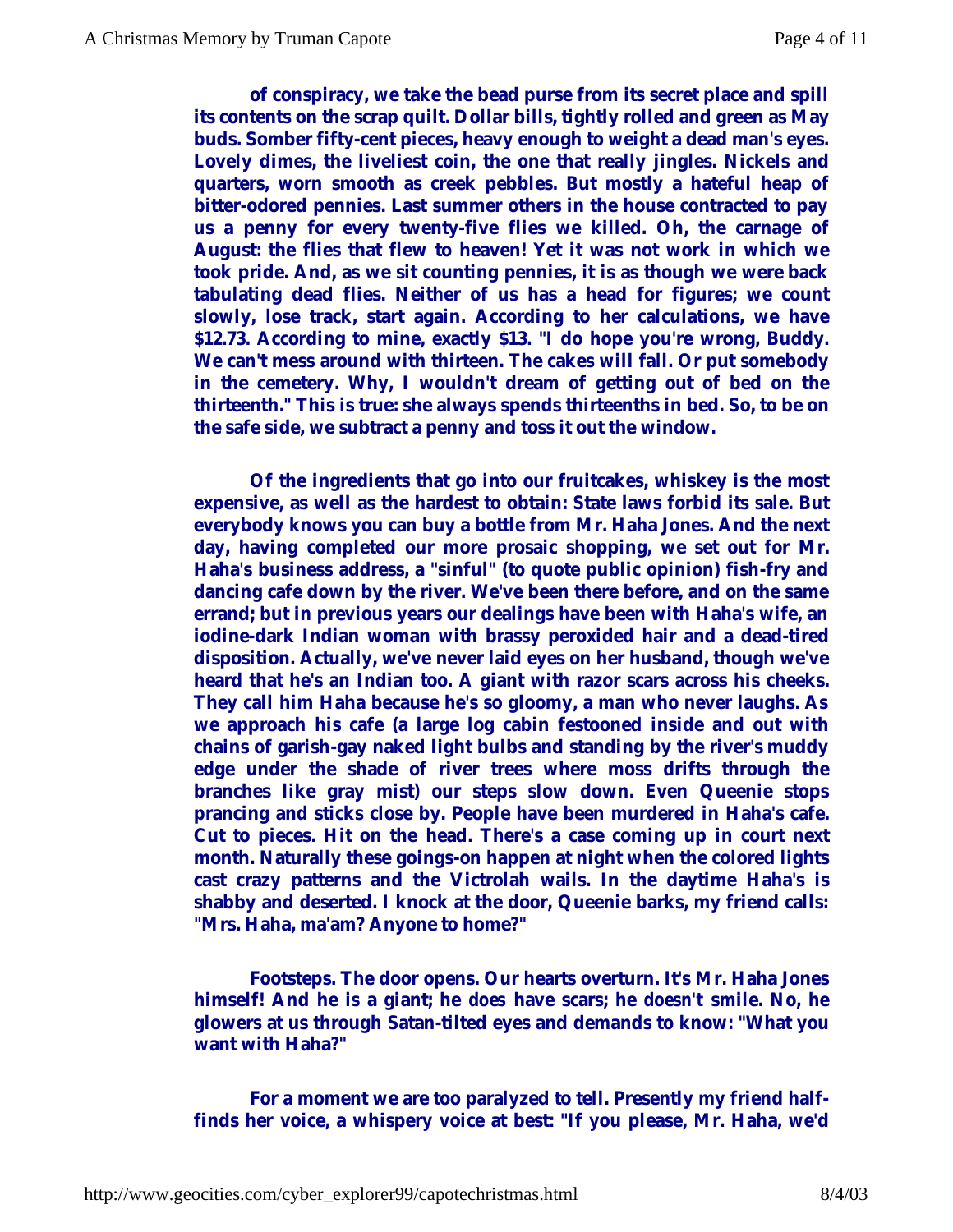**like a quart of your finest whiskey."**

**His eyes tilt more. Would you believe it? Haha is smiling! Laughing, too. "Which one of you is a drinkin' man?"**

### **"It's for making fruitcakes, Mr. Haha. Cooking. "**

**This sobers him. He frowns. "That's no way to waste good whiskey." Nevertheless, he retreats into the shadowed cafe and seconds later appears carrying a bottle of daisy-yellow unlabeled liquor. He demonstrates its sparkle in the sunlight and says: "Two dollars."**

**We pay him with nickels and dimes and pennies. Suddenly, as he jangles the coins in his hand like a fistful of dice, his face softens. "Tell you what," he proposes, pouring the money back into our bead purse, "just send me one of them fruitcakes instead."**

**"Well," my friend remarks on our way home, "there's a lovely man. We'll put an extra cup of raisins in** *his* **cake."**

**The black stove, stoked with coal and firewood, glows like a lighted pumpkin. Eggbeaters whirl, spoons spin round in bowls of butter and sugar, vanilla sweetens the air, ginger spices it; melting, nose-tingling odors saturate the kitchen, suffuse the house, drift out to the world on puffs of chimney smoke. In four days our work is done. Thirty-one cakes, dampened with whiskey, bask on windowsills and shelves.**

**Who are they for?**

**Friends. Not necessarily neighbor friends: indeed, the larger share is intended for persons we've met maybe once, perhaps not at all. People who've struck our fancy. Like President Roosevelt. Like the Reverend and Mrs. J. C. Lucey, Baptist missionaries to Borneo who lectured here last winter. Or the little knife grinder who comes through town twice a year. Or Abner Packer, the driver of the six o'clock bus from Mobile, who exchanges waves with us every day as he passes in a dust-cloud whoosh. Or the young Wistons, a California couple whose car one afternoon broke down outside the house and who spent a pleasant hour chatting with us on the porch (young Mr. Wiston snapped our picture, the only one we've ever had taken). Is it because my friend is shy with everyone** *except* **strangers that these strangers, and merest acquaintances, seem to us our truest friends? I think yes. Also, the scrapbooks we keep of thank-you's on White House stationery, time-to-time communications from California and Borneo, the knife grinder's penny post cards, make us feel connected**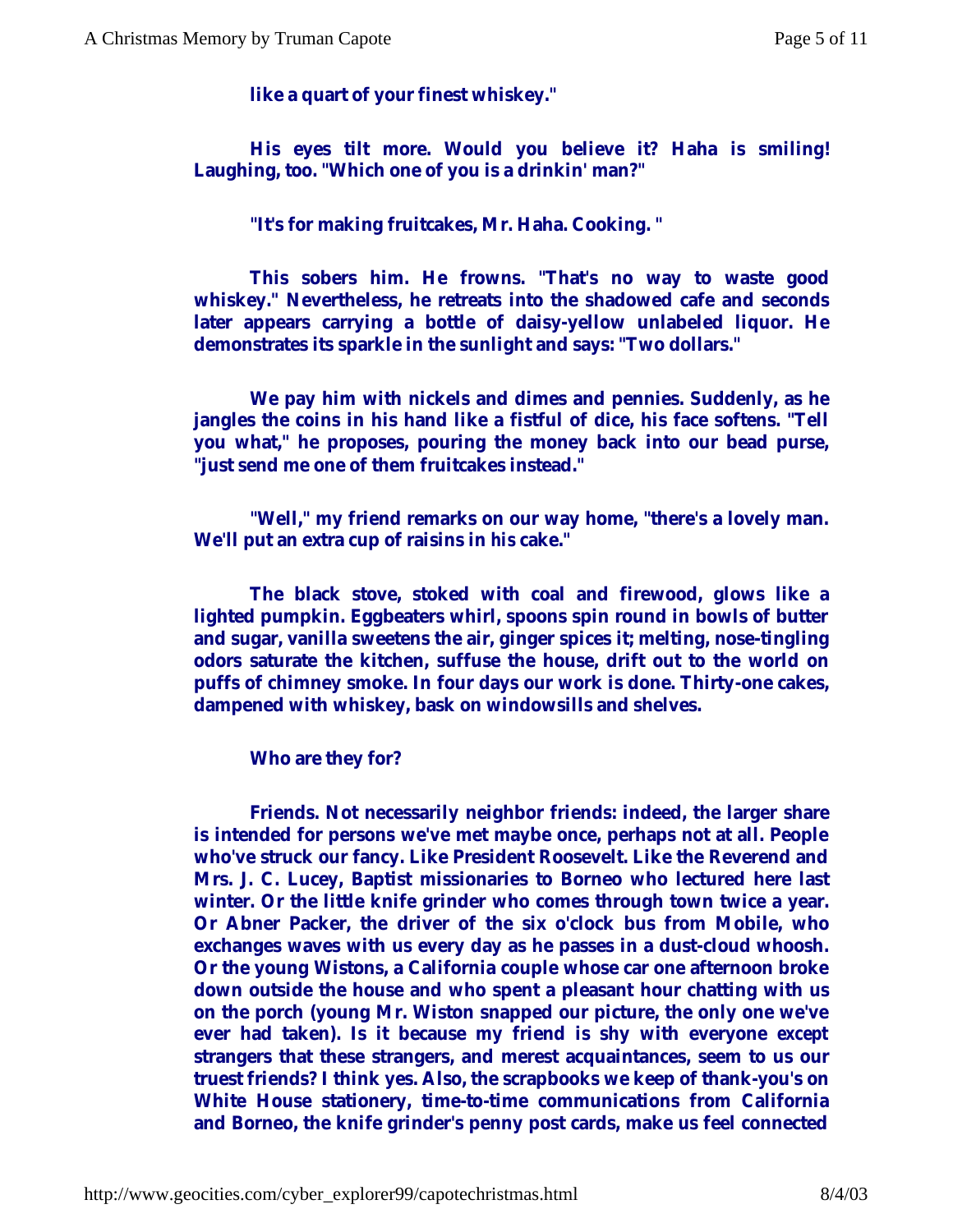**to eventful worlds beyond the kitchen with its view of a sky that stops.**

**Now a nude December fig branch grates against the window. The kitchen is empty, the cakes are gone; yesterday we carted the last of them to the post office, where the cost of stamps turned our purse inside out. We're broke. That rather depresses me, but my friend insists on celebrating—with two inches of whiskey left in Haha's bottle. Queenie has a spoonful in a bowl of coffee (she likes her coffee chicory-flavored and strong). The rest we divide between a pair of jelly glasses. We're both quite awed at the prospect of drinking straight whiskey; the taste of it brings screwedup expressions and sour shudders. But by and by we begin to sing, the two of us singing different songs simultaneously. I don't know the words to mine, just:** *Come on along, come on along, to the dark-town strutters' ball***. But I can dance: that's what I mean to be, a tap dancer in the movies. My dancing shadow rollicks on the walls; our voices rock the chinaware; we giggle: as if unseen hands were tickling us. Queenie rolls on her back, her paws plow the air, something like a grin stretches her black lips. Inside myself, I feel warm and sparky as those crumbling logs, carefree as the wind in the chimney. My friend waltzes round the stove, the hem of her poor calico skirt pinched between her fingers as though it were a party dress:** *Show me the way to go home***, she sings, her tennis shoes squeaking on the floor.** *Show me the way to go home***.**

**Enter: two relatives. Very angry. Potent with eyes that scold, tongues that scald. Listen to what they have to say, the words tumbling together into a wrathful tune: "A child of seven! whiskey on his breath! are you out of your mind? feeding a child of seven! must be loony! road to ruination! remember Cousin Kate? Uncle Charlie? Uncle Charlie's brotherinlaw? shame! scandal! humiliation! kneel, pray, beg the Lord!"**

**Queenie sneaks under the stove. My friend gazes at her shoes, her chin quivers, she lifts her skirt and blows her nose and runs to her room. Long after the town has gone to sleep and the house is silent except for the chimings of clocks and the sputter of fading fires, she is weeping into a pillow already as wet as a widow's handkerchief.**

**"Don't cry," I say, sitting at the bottom of her bed and shivering despite my flannel nightgown that smells of last winter's cough syrup, "Don't cry," I beg, teasing her toes, tickling her feet, "you're too old for that."**

**"It's because," she hiccups, "I** *am* **too old. Old and funny."**

**"Not funny. Fun. More fun than anybody. Listen. If you don't stop**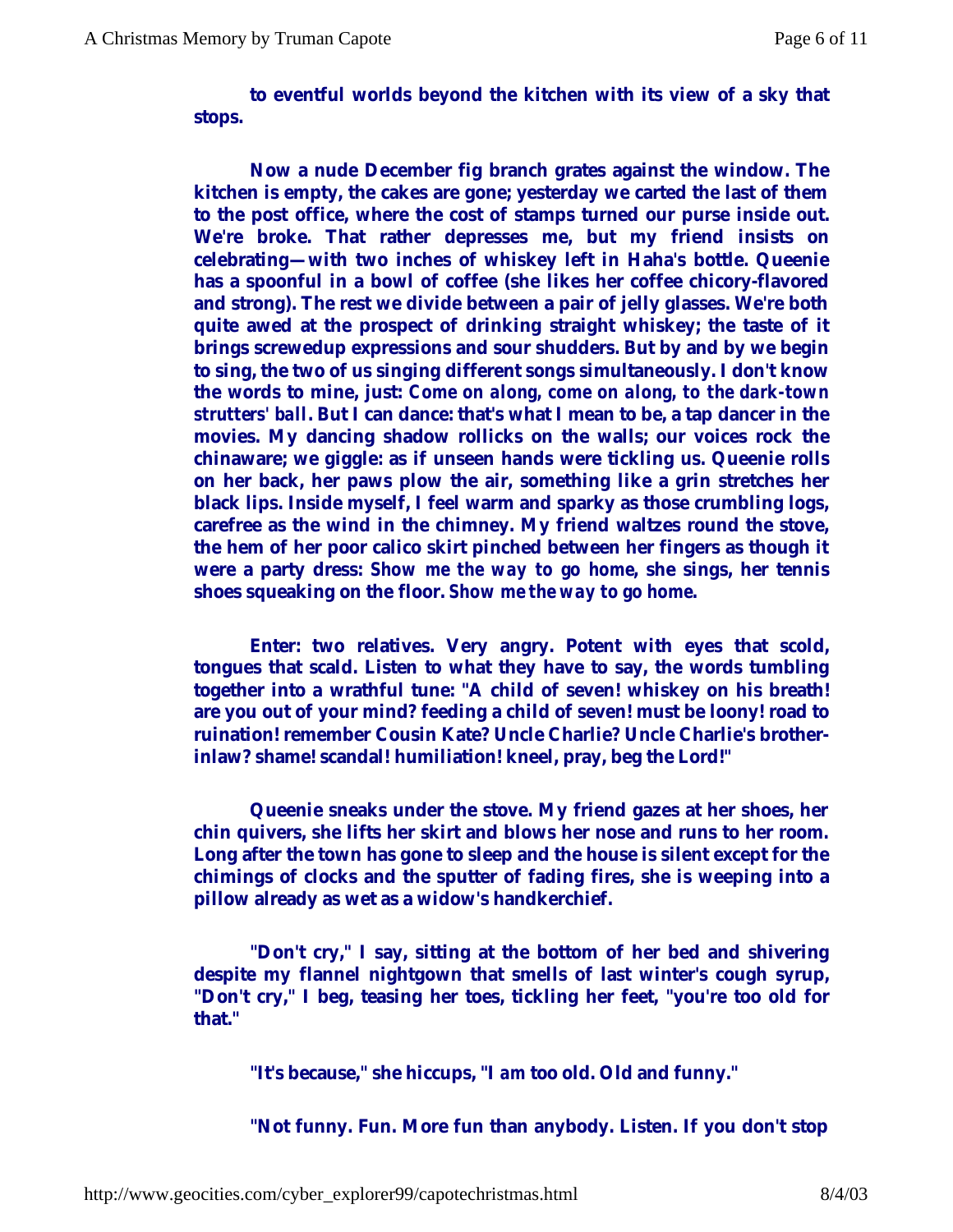#### **crying you'll be so tired tomorrow we can't go cut a tree."**

**She straightens up. Queenie jumps on the bed (where Queenie is not allowed) to lick her cheeks. "I know where we'll find real pretty trees, Buddy. And holly, too. With berries big as your eyes. It's way off in the woods. Farther than we've ever been. Papa used to bring us Christmas trees from there: carry them on his shoulder. That's fifty years ago. Well, now: I can't wait for morning."** 

**Morning. Frozen rime lusters the grass; the sun, round as an orange and orange as hot-weather moons, balances on the horizon, burnishes the silvered winter woods. A wild turkey calls. A renegade hog grunts in the undergrowth. Soon, by the edge of knee-deep, rapid-running water, we have to abandon the buggy. Queenie wades the stream first, paddles across barking complaints at the swiftness of the current, the pneumoniamaking coldness of it. We follow, holding our shoes and equipment (a hatchet, a burlap sack) above our heads. A mile more: of chastising thorns, burrs and briers that catch at our clothes; of rusty pine needles brilliant with gaudy fungus and molted feathers. Here, there, a flash, a flutter, an ecstasy of shrillings remind us that not all the birds have flown south. Always, the path unwinds through lemony sun pools and pitchblack vine tunnels. Another creek to cross: a disturbed armada of speckled trout froths the water round us, and frogs the size of plates practice belly flops; beaver workmen are building a dam. On the farther shore, Queenie shakes herself and trembles. My friend shivers, too: not with cold but enthusiasm. One of her hat's ragged roses sheds a petal as she lifts her head and inhales the pine-heavy air. "We're almost there; can you smell it, Buddy'" she says, as though we were approaching an ocean.**

**And, indeed, it is a kind of ocean. Scented acres of holiday trees, prickly-leafed holly. Red berries shiny as Chinese bells: black crows swoop upon them screaming. Having stuffed our burlap sacks with enough greenery and crimson to garland a dozen windows, we set about choosing a tree. "It should be," muses my friend, "twice as tall as a boy. So a boy can't steal the star." The one we pick is twice as tall as me. A brave handsome brute that survives thirty hatchet strokes before it keels with a creaking rending cry. Lugging it like a kill, we commence the long trek out. Every few yards we abandon the struggle, sit down and pant. But we have the strength of triumphant huntsmen; that and the tree's virile, icy perfume revive us, goad us on. Many compliments accompany our sunset return along the red clay road to town; but my friend is sly and noncommittal when passers-by praise the treasure perched in our buggy: what a fine tree, and where did it come from? "Yonderways," she murmurs vaguely. Once a car stops, and the rich mill owner's lazy wife leans out and whines: "Giveya two-bits" cash for that ol tree." Ordinarily my friend is afraid of saying no; but on this occasion she promptly shakes her head:**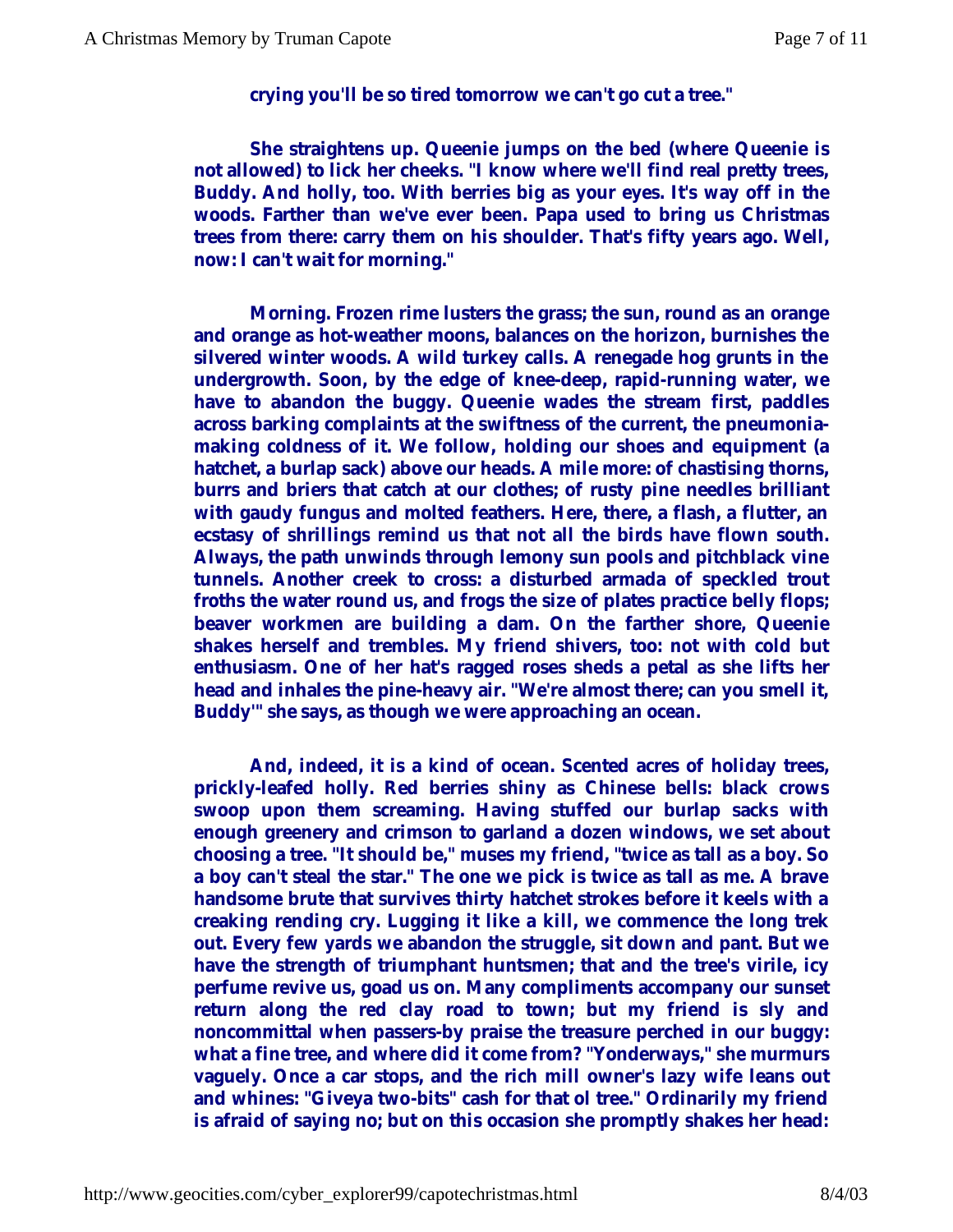**"We wouldn't take a dollar." The mill owner's wife persists. "A dollar, my foot! Fifty cents. That's my last offer. Goodness, woman, you can get another one." In answer, my friend gently reflects: "I doubt it. There's never two of anything."**

**Home: Queenie slumps by the fire and sleeps till tomorrow, snoring loud as a human.**

**A trunk in the attic contains: a shoebox of ermine tails (off the opera cape of a curious lady who once rented a room in the house), coils of frazzled tinsel gone gold with age, one silver star, a brief rope of dilapidated, undoubtedly dangerous candylike light bulbs. Excellent decorations, as far as they go, which isn't far enough: my friend wants our tree to blaze "like a Baptist window," droop with weighty snows of ornament. But we can't afford the made-in-Japan splendors at the fiveand-dime. So we do what we've always done: sit for days at the kitchen table with scissors and crayons and stacks of colored paper. I make sketches and my friend cuts them out: lots of cats, fish too (because they're easy to draw), some apples, some watermelons, a few winged angels devised from saved-up sheets of Hershey bar tin foil. We use safety pins to attach these creations to the tree; as a final touch, we sprinkle the branches with shredded cotton (picked in August for this purpose). My friend, surveying the effect, clasps her hands together. "Now honest, Buddy. Doesn't it look good enough to eat!" Queenie tries to eat an angel.**

**After weaving and ribboning holly wreaths for all the front windows, our next project is the fashioning of family gifts. Tie-dye scarves for the ladies, for the men a homebrewed lemon and licorice and aspirin syrup to be taken "at the first Symptoms of a Cold and after Hunting." But when it comes time for making each other's gift, my friend and I separate to work secretly. I would like to buy her a pearl-handled knife, a radio, a whole pound of chocolate-covered cherries (we tasted some once, and she always swears: "1 could live on them, Buddy, Lord yes I could—and that's not taking his name in vain"). Instead, I am building her a kite. She would like to give me a bicycle (she's said so on several million occasions: "If only I could, Buddy. It's bad enough in life to do without something** *you* **want; but confound it, what gets my goat is not being able to give somebody something you want** *them* **to have. Only one of these days I will, Buddy. Locate you a bike. Don't ask how. Steal it, maybe"). Instead, I'm fairly certain that she is building me a kite—the same as last year and the year before: the year before that we exchanged slingshots. All of which is fine by me. For we are champion kite fliers who study the wind like sailors; my friend, more accomplished than I, can get a**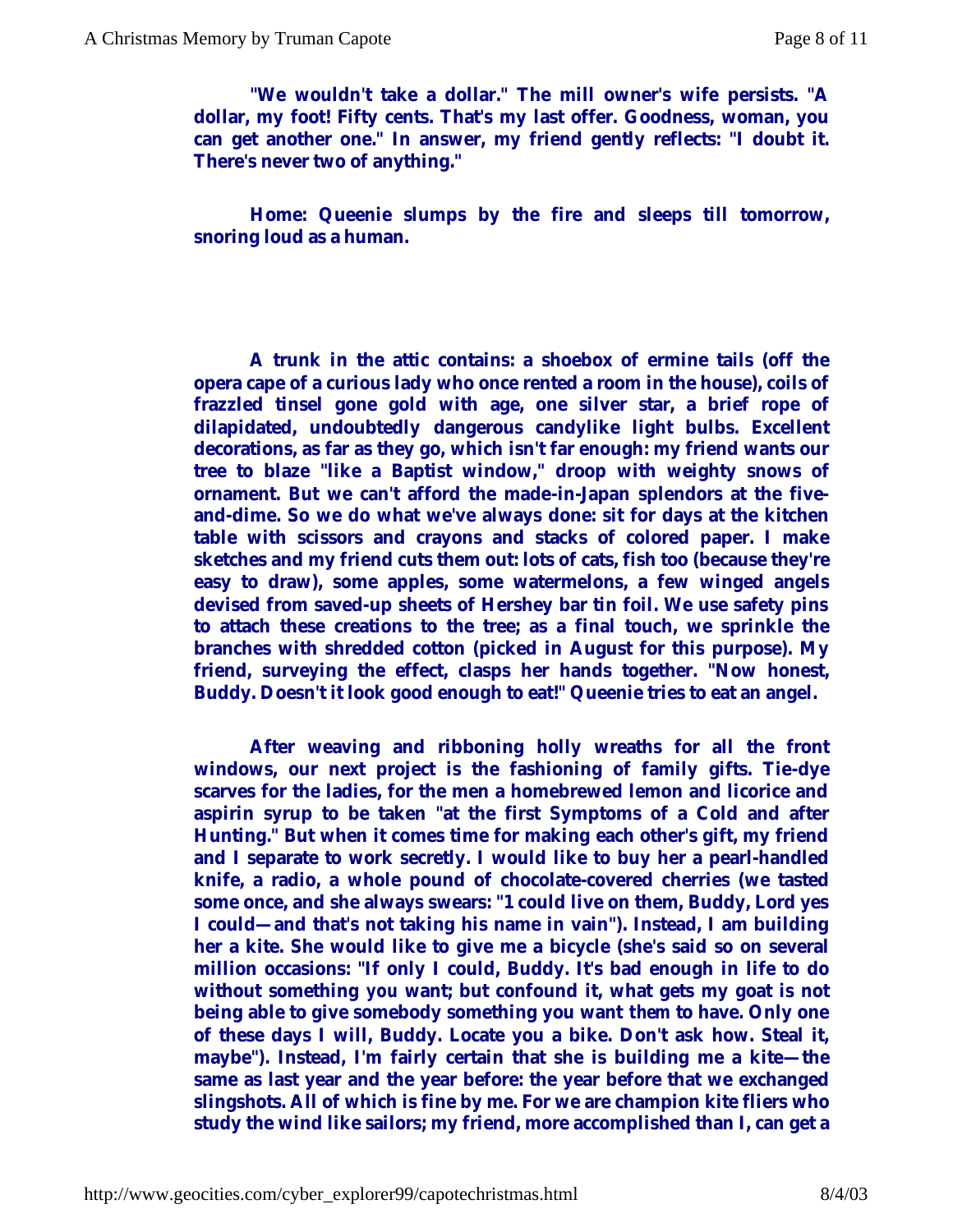#### **kite aloft when there isn't enough breeze to carry clouds.**

**Christmas Eve afternoon we scrape together a nickel and go to the butcher's to buy Queenie's traditional gift, a good gnawable beef bone. The bone, wrapped in funny paper, is placed high in the tree near the silver star. Queenie knows it's there. She squats at the foot of the tree staring up in a trance of greed: when bedtime arrives she refuses to budge. Her excitement is equaled by my own. I kick the covers and turn my pillow as though it were a scorching summer's night. Somewhere a rooster crows: falsely, for the sun is still on the other side of the world.**

**"Buddy, are you awake!" It is my friend, calling from her room, which is next to mine; and an instant later she is sitting on my bed holding a candle. "Well, I can't sleep a hoot," she declares. "My mind's jumping like a jack rabbit. Buddy, do you think Mrs. Roosevelt will serve our cake at dinner?" We huddle in the bed, and she squeezes my hand Ilove-you. "Seems like your hand used to be so much smaller. I guess I hate to see you grow up. When you're grown up, will we still be friends?" I say always. "But I feel so bad, Buddy. I wanted so bad to give you a bike. I tried to sell my cameo Papa gave me. Buddy"—she hesitates, as though embarrassed—"I made you another kite." Then I confess that I made her one, too; and we laugh. The candle burns too short to hold. Out it goes, exposing the starlight, the stars spinning at the window like a visible caroling that slowly, slowly daybreak silences. Possibly we doze; but the beginnings of dawn splash us like cold water: we're up, wide-eyed and wandering while we wait for others to waken. Quite deliberately my friend drops a kettle on the kitchen floor. I tap-dance in front of closed doors. One by one the household emerges, looking as though they'd like to kill us both; but it's Christmas, so they can't. First, a gorgeous breakfast: just everything you can imagine—from flapjacks and fried squirrel to hominy grits and honey-in-the-comb. Which puts everyone in a good humor except my friend and me. Frankly, we're so impatient to get at the presents we can't eat a mouthful.**

**Well, I'm disappointed. Who wouldn't be? With socks, a Sunday school shirt, some handkerchiefs, a hand-me-down sweater, and a year's subscription to a religious magazine for children.** *The Little Shepherd***. It makes me boil. It really does.**

**My friend has a better haul. A sack of Satsumas, that's her best present. She is proudest, however, of a white wool shawl knitted by her married sister. But she** *says* **her favorite gift is the kite I built her. And it** *is* **very beautiful; though not as beautiful as the one she made me, which is blue and scattered with gold and green Good Conduct stars; moreover, my name is painted on it, "Buddy."**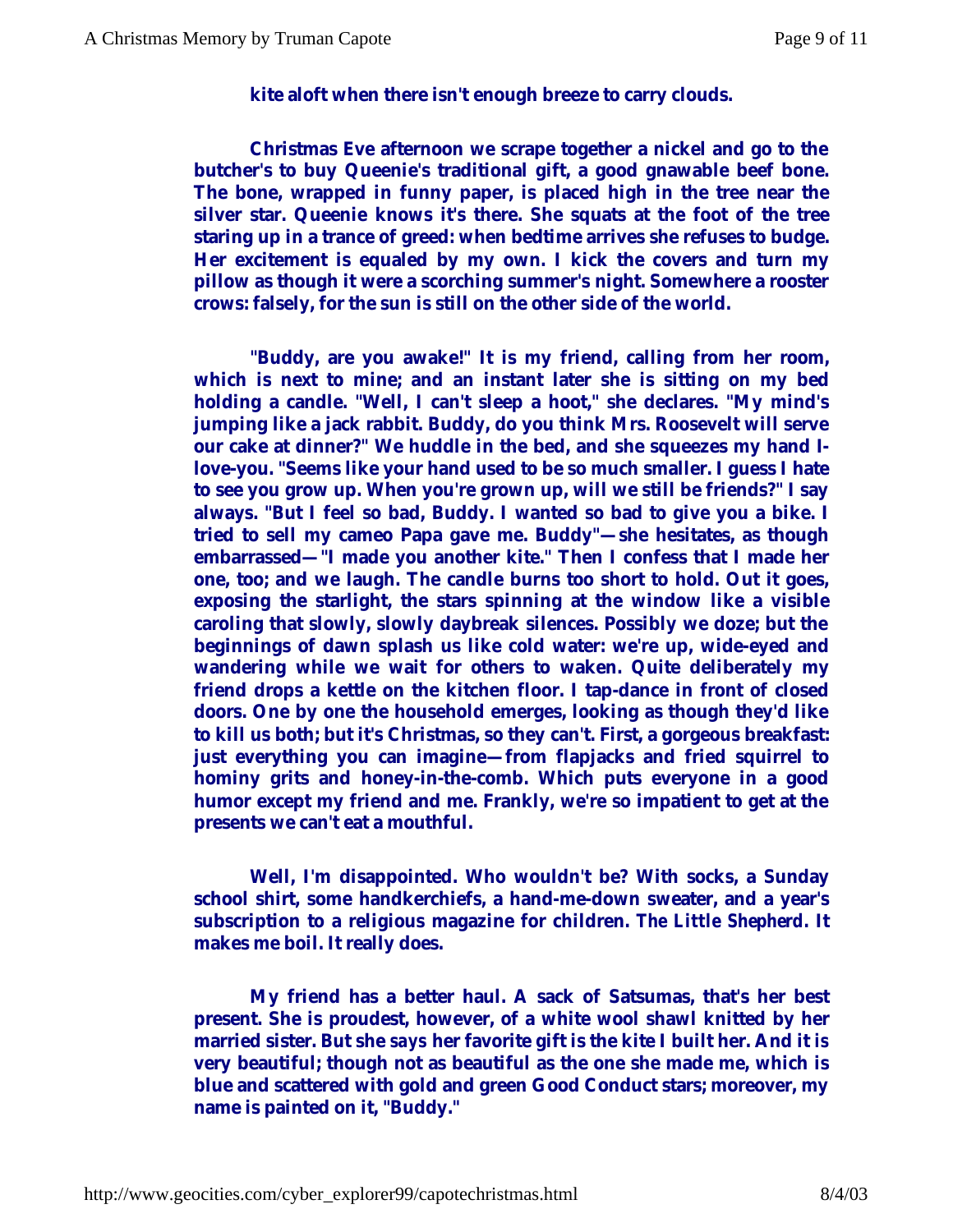## **"Buddy, the wind is blowing."**

**The wind is blowing, and nothing will do till we've run to a Pasture below the house where Queenie has scooted to bury her bone (and where, a winter hence, Queenie will be buried, too). There, plunging through the healthy waist-high grass, we unreel our kites, feel them twitching at the string like sky fish as they swim into the wind. Satisfied, sun-warmed, we sprawl in the grass and peel Satsumas and watch our kites cavort. Soon I forget the socks and hand-me-down sweater. I'm as happy as if we'd already won the fifty-thousand-dollar Grand Prize in that coffee-naming contest.**

**"My, how foolish I am!" my friend cries, suddenly alert, like a woman remembering too late she has biscuits in the oven. "You know what I've always thought?" she asks in a tone of discovery and not smiling at me but a point beyond. "I've always thought a body would have to be sick and dying before they saw the Lord. And I imagined that when he came it would be like looking at the Baptist window: pretty as colored glass with the sun pouring through, such a shine you don't know it's getting dark. And it's been a comfort: to think of that shine taking away all the spooky feeling. But I'11 wager it never happens. I'11 wager at the very end a body realizes the Lord has already shown Himself. That things as they are"—her hand circles in a gesture that gathers clouds and kites and grass and Queenie pawing earth over her bone—"just what they've always seen, was seeing Him. As for me, I could leave the world with today in my eyes."**

#### **This is our last Christmas together.**

**Life separates us. Those who Know Best decide that I belong in a military school. And so follows a miserable succession of bugle-blowing prisons, grim reveille-ridden summer camps. I have a new home too. But it doesn't count. Home is where my friend is, and there I never go.**

**And there she remains, puttering around the kitchen. Alone with Queenie. Then alone. ("Buddy dear," she writes in her wild hard-to-read script, "yesterday Jim Macy's horse kicked Queenie bad. Be thankful she didn't feel much. I wrapped her in a Fine Linen sheet and rode her in the buggy down to Simpson's pasture where she can be with all her Bones...."). For a few Novembers she continues to bake her fruitcakes single-handed; not as many, but some: and, of course, she always sends me "the best of the batch." Also, in every letter she encloses a dime**